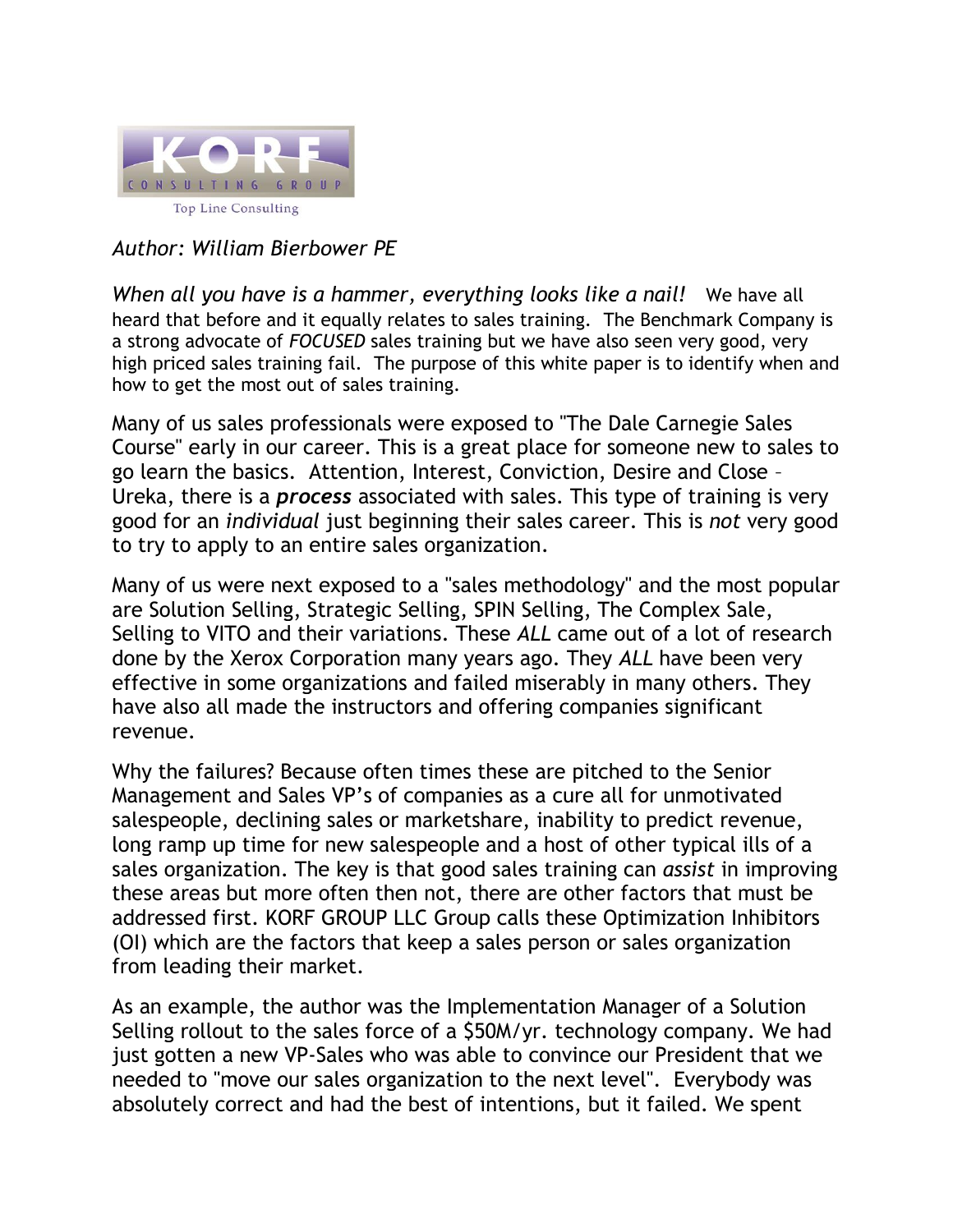well over \$200,000 training our sales and marketing organizations a great sales methodology. Certainly value was derived, but in all measurable terms it failed.

The reason it failed was there were many other larger issues it could in no way address. The new VP-Sales was an outsider brought in to fix problems insiders did not feel existed, and there was great resentment in the sales organization. There were factions inside the organization that would make sure anything he did failed, purely because he was an outsider. There were many Optimization Inhibitors (OI's) that were undermining the potential success of this training and sales in general. The sales organization had been so heavily burdened with paper work and trying to support unhappy customers of a unreliable new product launch that what they really needed was support and more selling time. A new compensation plan had been rolled out that was positioned poorly to the sales organization and received poorly. There were many product and technology issues that had to be handled by the sales people because support was overwhelmed. There were key products that were being turned over to an alternate sales channel which infuriated the sales force. In summary, there were items that had to somehow be addressed either prior to or in conjunction with the sales training to make it successful.

What does all this mean? There is a time and place for sales training in almost every sales organization. The key is that it becomes part of a complete evaluation of how a sales organization is operating today, where improvements can be made and strategic prioritization of making improvements to the sales organization. This becomes a financials based business decision based on where impact can be the greatest.

Sales training is most successful when it is done as part of a sales improvement process. Many of the items that are addressed prior to training identify where the key needs are. All the major sales methodologies are 3-4 day courses. There is always 1-2 days of "fluff" in these or information presented that is not entirely applicable to the audience. The reason for this is the same course is given to all companies in all industries when their products, markets, customer buying cycles and many other aspects of the sales are entirely different.

The answer to ensure success is to identify the top 3-5 main topics that should be included in the training, configure materials specific to the company, the buyer, the competition, the market, etc. and present this in a one-half to two day format. These can be updated on a regular basis and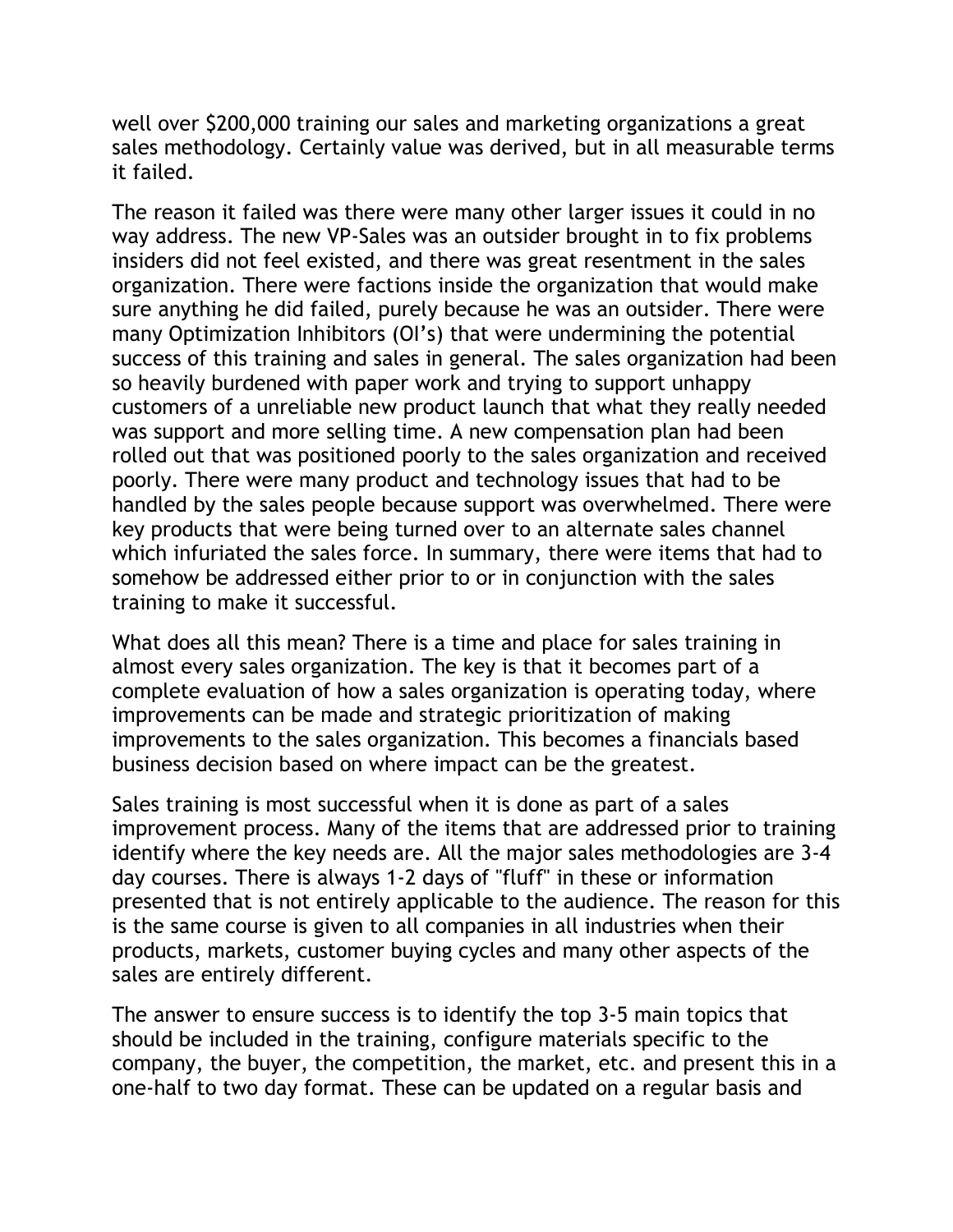allows the sales force to be continually "course-corrected" to meet constant market change. The sales force is often the best place to look for both what is needed and the content that needs to be delivered. Historically, they have rarely been involved in sales training until they show up for the class.

When done in conjunction with implementing other Sales Enhancers's (SE's), sales training can be part of an exciting approach which results in happier, richer salespeople producing more revenue, happy customers and smiling shareholders.

*When all you have is a hammer, everything looks like a nail!* We have all heard that before and it equally relates to sales training. The Benchmark Company is a strong advocate of *FOCUSED* sales training but we have also seen very good, very high priced sales training fail. The purpose of this white paper is to identify when and how to get the most out of sales training.

Many of us sales professionals were exposed to "The Dale Carnegie Sales Course" early in our career. This is a great place for someone new to sales to go learn the basics. Attention, Interest, Conviction, Desire and Close – Ureka, there is a *process* associated with sales. This type of training is very good for an *individual* just beginning their sales career. This is *not* very good to try to apply to an entire sales organization.

Many of us were next exposed to a "sales methodology" and the most popular are Solution Selling, Strategic Selling, SPIN Selling, The Complex Sale, Selling to VITO and their variations. These *ALL* came out of a lot of research done by the Xerox Corporation many years ago. They *ALL* have been very effective in some organizations and failed miserably in many others. They have also all made the instructors and offering companies significant revenue.

Why the failures? Because often times these are pitched to the Senior Management and Sales VP's of companies as a cure all for unmotivated salespeople, declining sales or marketshare, inability to predict revenue, long ramp up time for new salespeople and a host of other typical ills of a sales organization. The key is that good sales training can *assist* in improving these areas but more often then not, there are other factors that must be addressed first. KORF GROUP LLC Group calls these Optimization Inhibitors (OI) which are the factors that keep a sales person or sales organization from leading their market.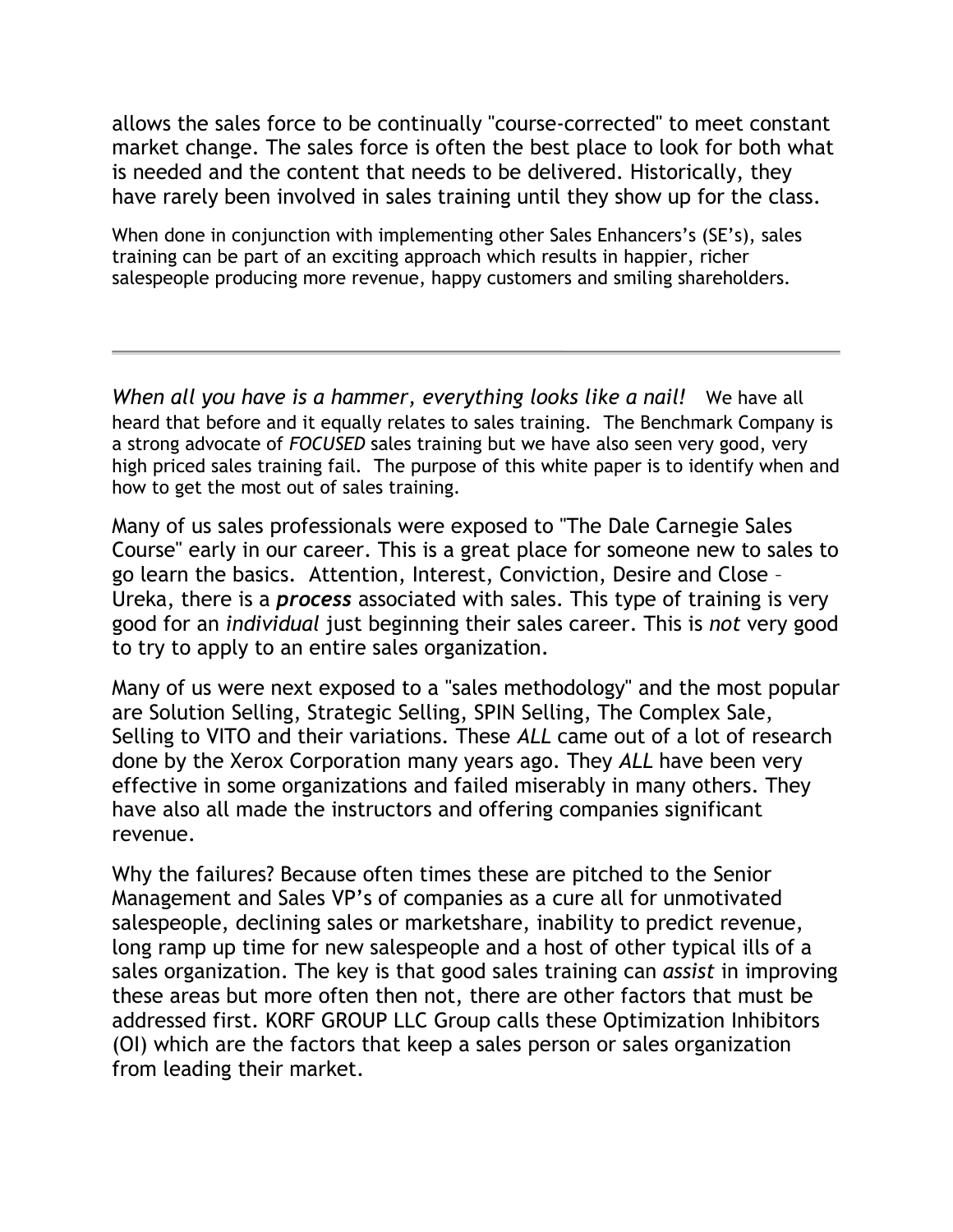As an example, the author was the Implementation Manager of a Solution Selling rollout to the sales force of a \$50M/yr. technology company. We had just gotten a new VP-Sales who was able to convince our President that we needed to "move our sales organization to the next level". Everybody was absolutely correct and had the best of intentions, but it failed. We spent well over \$200,000 training our sales and marketing organizations a great sales methodology. Certainly value was derived, but in all measurable terms it failed.

The reason it failed was there were many other larger issues it could in no way address. The new VP-Sales was an outsider brought in to fix problems insiders did not feel existed, and there was great resentment in the sales organization. There were factions inside the organization that would make sure anything he did failed, purely because he was an outsider. There were many Optimization Inhibitors (OI's) that were undermining the potential success of this training and sales in general. The sales organization had been so heavily burdened with paper work and trying to support unhappy customers of a unreliable new product launch that what they really needed was support and more selling time. A new compensation plan had been rolled out that was positioned poorly to the sales organization and received poorly. There were many product and technology issues that had to be handled by the sales people because support was overwhelmed. There were key products that were being turned over to an alternate sales channel which infuriated the sales force. In summary, there were items that had to somehow be addressed either prior to or in conjunction with the sales training to make it successful.

What does all this mean? There is a time and place for sales training in almost every sales organization. The key is that it becomes part of a complete evaluation of how a sales organization is operating today, where improvements can be made and strategic prioritization of making improvements to the sales organization. This becomes a financials based business decision based on where impact can be the greatest.

Sales training is most successful when it is done as part of a sales improvement process. Many of the items that are addressed prior to training identify where the key needs are. All the major sales methodologies are 3-4 day courses. There is always 1-2 days of "fluff" in these or information presented that is not entirely applicable to the audience. The reason for this is the same course is given to all companies in all industries when their products, markets, customer buying cycles and many other aspects of the sales are entirely different.